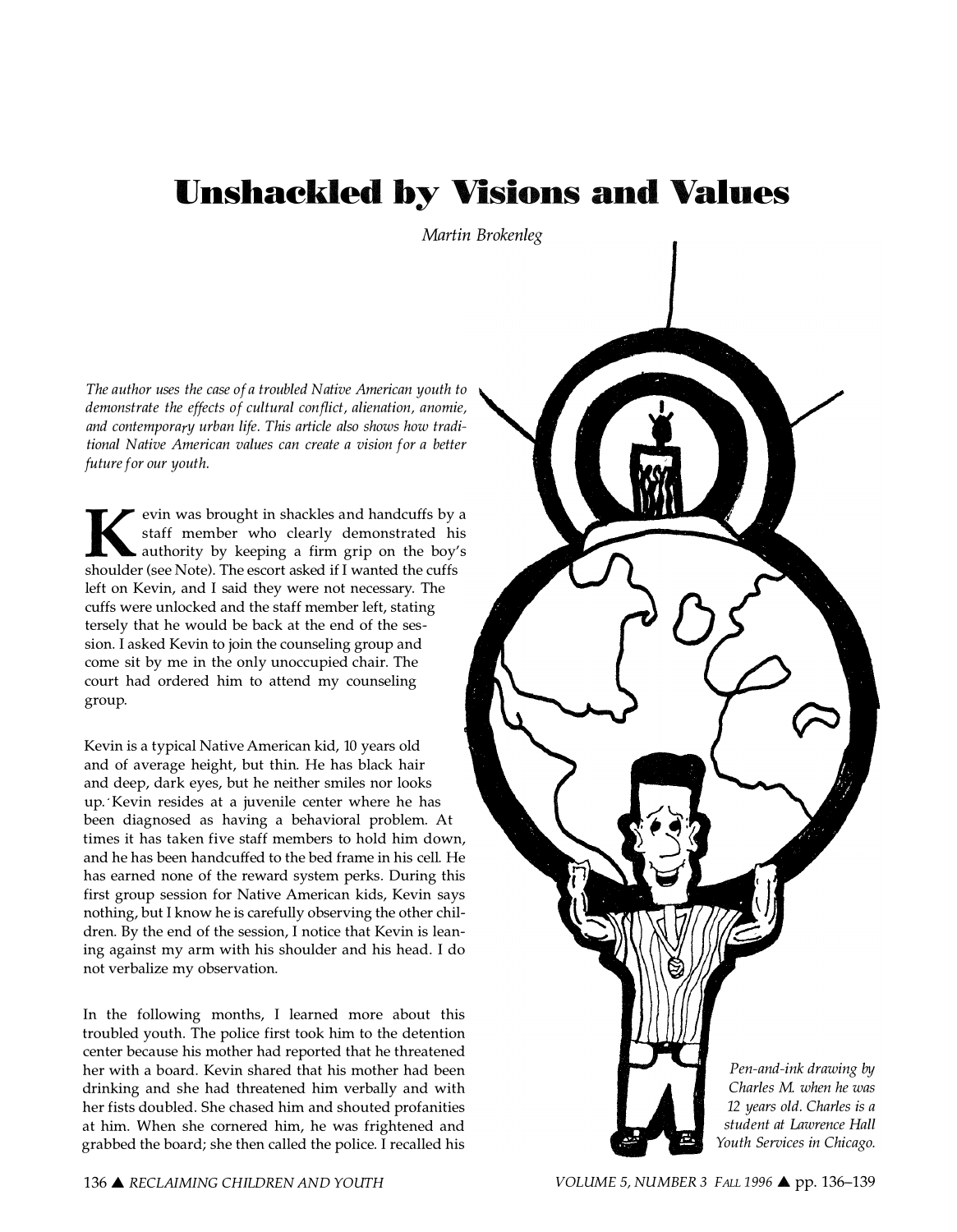account when I met her later. She stood at least 6 feet tall and outweighed me by 50 pounds. No wonder he had been afraid!

After several months, Kevin became a leader in the group. He would chide others if they were disruptive and would tease the quieter participants into speaking. He would refocus the group if it was getting off task. He was intensely curious about his tribe's philosophy, rituals, and customs. Not once did he challenge me, a Native American man, although he would bristle when speaking about White teachers and administrators. Kevin embodies many of the themes Native American children and others from diverse backgrounds face at the beginning of the 21st century.

## A Vision of Hope

My Lakota (Sioux) nation has a tradition of visions and vision seeking. Generally, a vision inspires one to renewed purpose and hope, giving power and strength to live out that vision. The viewer is neither mystically transported to Never-Never Land nor experiencing hallucination. Having a vision is simply a new way of seeing things in this world as they ought to be. It is seeking the essentials that allow a life to be lived well. Applying these principles to Native American children offers a new level of understanding, a new way of seeing these kids as they really are. A new vision of Native American children is not some far-fetched fabricated dream; it is grounded in the real conditions and circumstances encountered by these youth as they enter the 21st century. For youth workers to implement that vision will not be unduly difficult, because power and momentum come with the achievement of the vision. Their new insight will be attractive because it will inspire hope. Adults committed to working for the full development of these youth will be drawn to this work in large numbers.

What is the reality from which the new vision of Native American children is formed? Alienation, urbanization, cultural conflict, and anomie are four serious problems confronting Native American children and families. From these four realities emerge four visionary responses: belonging, mastery, independence, and generosity.

## From Alienation to Belonging

Among certain Native American populations, it is estimated that more than one third of all children were in outof-family residential care in the early 1990s (OEO director, personal communication, May 19, 1991). The vast majority of those children experienced neglect from parents who were so preoccupied with their own personal problems they could not adequately provide for their own children. All too often, parental chemical dependency contributed to the decision to remove the child from the family-the ultimate alienation.

A growing number of children with behavioral disorders have bonding problems. Deprived of close parental care, such children do not form the psychological union that results in a disciplined personality. The Indian Child Welfare Act of the 1970s was designed to stem the removal of children from the Native American environment, but some are still placed outside their communities. What happens as they grow up and attempt to heal the alienation forced upon them?

"From the beginning, life in this country has been multicultural, multilingual, and multiethnic. Tribal traditions respect diversity at all levels but also permit realistic interactions."

My mother, 80-year-old Anna Brokenleg, lives on the Rosebud Reservation in South Dakota. With tears, she shared with me a conversation she had with a young Native American man she did not know. He had been adopted as a child and had driven to the reservation he suspected was his home. Picking her rural house at random, he knocked on the door and asked if Anna knew anything about him or who his family might be. "He was dressed well, and he was so handsome," she reported. "There was no way I would know anything like that, and I felt so bad for him." He knew he belonged somewhere with his own people.

Belonging is the antithesis of alienation. A visionary future will give Native American children a strong sense of belonging with their people. Albert White Hat, an honored professor of Native American Studies at Sinte Gleska University in Mission, South Dakota, reported that ever larger numbers of Lakota young people are returning to their communities in search of place and identity (personal communication, September 17, 1995). Kevin, the Lakota boy described in the opening paragraphs of this article, knows that his identity and place emanate from his tribal people. It is only there that he does not exhibit hostility or belligerence. Clearly a vision for the future of Native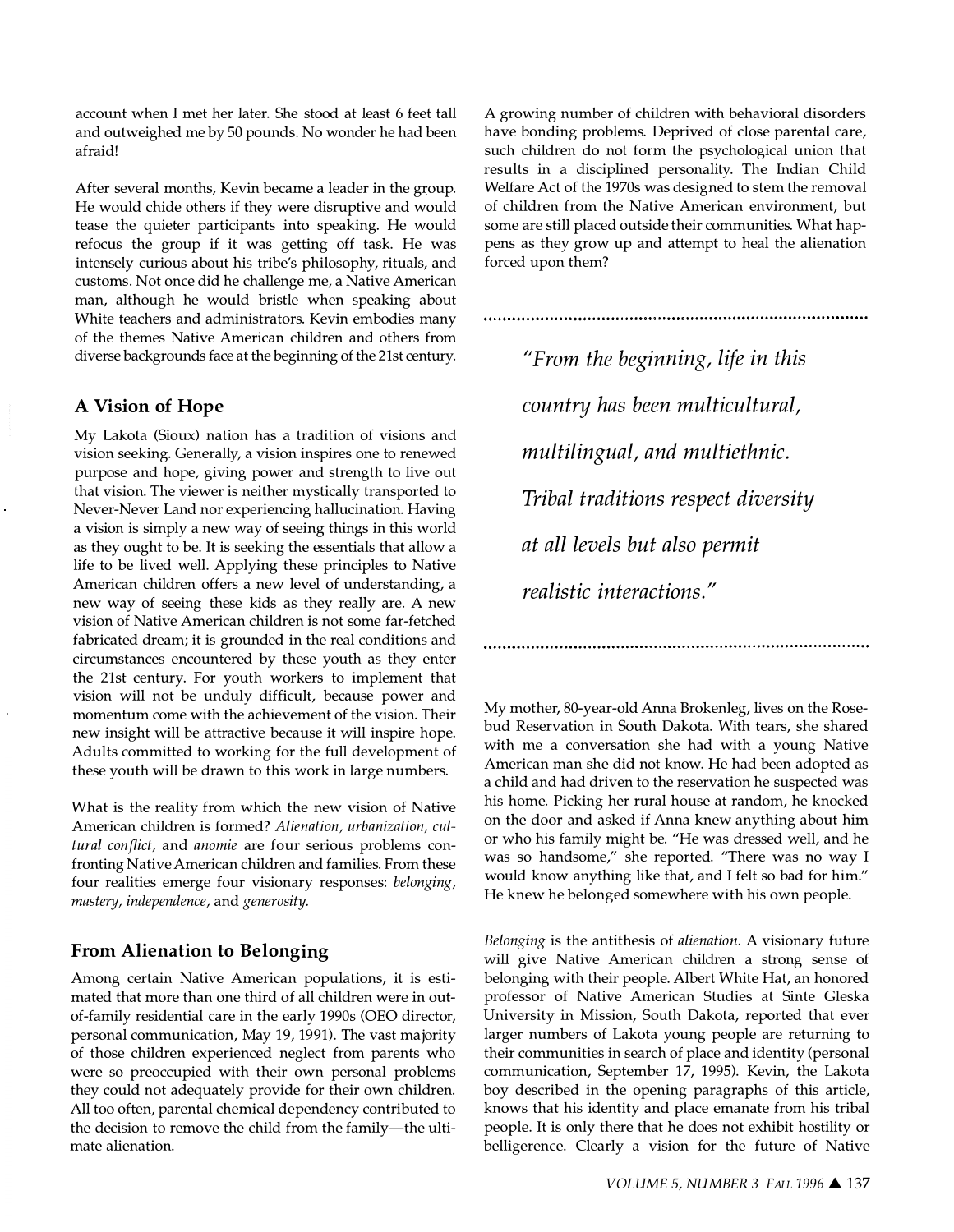American children and youth must tie them to the places and groups from which they ultimately gain their sense of belonging-their tribes and peoples.

## Mastering the Challenges of Urbanization

The relocation programs of the 1950s urged Native Americans between the ages of 18 and 35 to leave their reservations and move to cities. With promises of jobs and housing, large Native American populations migrated to urban areas. The Bureau of Indian Affairs (OEO director, personal communication, September 1995) estimated that as much as 85% of Native Americans were living in large cities during the early 1990s. All too often, life in the city provides Native American youth with a profound experience of being a powerless minority. In the new vision, life in these cities will instead provide mastery.

Survival in cities is difficult for Native American youth and their families, who must learn to cope with strange and complex institutions. Attending large schools, developing respectful social lives, and participating in work and urban institutions all require profound skills usually unknown to tribal children. They must develop both a solid mastery of urban life and a functioning tribal life. More than just adapting to urban ways, these youth must develop a lifestyle that enhances their sense of self and provides great life satisfaction. For example, Native American populations have unique health problems and will benefit from a healthy, holistic lifestyle as embodied in the philosophies of most Native American nations.

Native American youth in the 21st century must have a significant mastery of the environments and social settings in which they live, especially as it relates to achievement in school. Experiencing mastery will lead to satisfying work and to social lives with integrity. A life experience of mastery is the visionary response to the reality of urbanization.

# From Conflict to Independence

Because of the cultural conflicts that have existed in the past, Native American communities have a tenuous relationship with U.S. institutions. Schools have been the site of most conflicts for Native American youth in the past 100 years. The price of success in the early residential schools was sacrificing self and culture. Long-term residency away from their families and tribal communities cost many youth their cultural heritage and deprived them of parenting and family skills: They had no models of how adults and children relate in a healthy Native American family. Out of this cultural reality emerges the third response of the new vision for Native American youth-a new sense of independence.

A sense of independence is growing among Native peoples worldwide. From Maori gathering places in New Zealand to Hawaiian communities, from Alaskan villages to Canadian Native communities, and on every rural reservation and urban Native American community in the United States, a renewed sense of allegiance to their own unique identity is the foundation of Native independence. In Canadian Native communities, healing wounds of residential schools has been a concern for some years now. Native Canadians are challenging churches to apologize for the negative experiences their children faced years ago. Native Hawaiians call the government to task for their cultural and land losses in the last century. Maori communities in New Zealand work to reclaim their language and cultural inheritance. On the United States mainland, Native Americans labor to operate their own institutions and run their own affairs.

Cultural and religious traditionalists are rekindling the languages, customs, and sense of self missing in many Native youth. Efforts include reestablishing religious ceremonies, fostering language development, and applying traditional philosophical principles to contemporary conditions. Central to all of these efforts must be programs to strengthen families and youth, because families are the foundation of true independence.

Ethnic enculturation has served other populations and will strengthen Native American communities as well. Nearly 20 years ago, Jewish efforts included developing manuals of Jewish life to teach the religious and cultural traditions that were in danger of being lost to Jewish youth. Now, the World Wide Web contains electronic manuals of Native American history and culture designed for educational use by young Native Americans. All such efforts nurture the sense of self-responsibility. Any new vision of Native American youth and children must foster this spirit of independence.

# From Anomie to Generosity

Non-Native American scholars had long thought of tribal peoples as having cultural deficits. Defining "progress" in an ethnocentric fashion, they assumed their own civilization represented the apex of development. Aboriginals were different; therefore, they obviously were underdeveloped. The flawed main tenet in this thinking was that all societies move toward the same goals (Bucko, 1995). Of course, this is not the reality of U.S. society. From the beginning, life in this country has been multicultural, multilingual, and multiethnic. Tribal traditions respect diversity at all levels but also permit realistic interactions. Native American children, the inheritors of this tradition, have much to offer and can experience generosity in giving this tradition away.